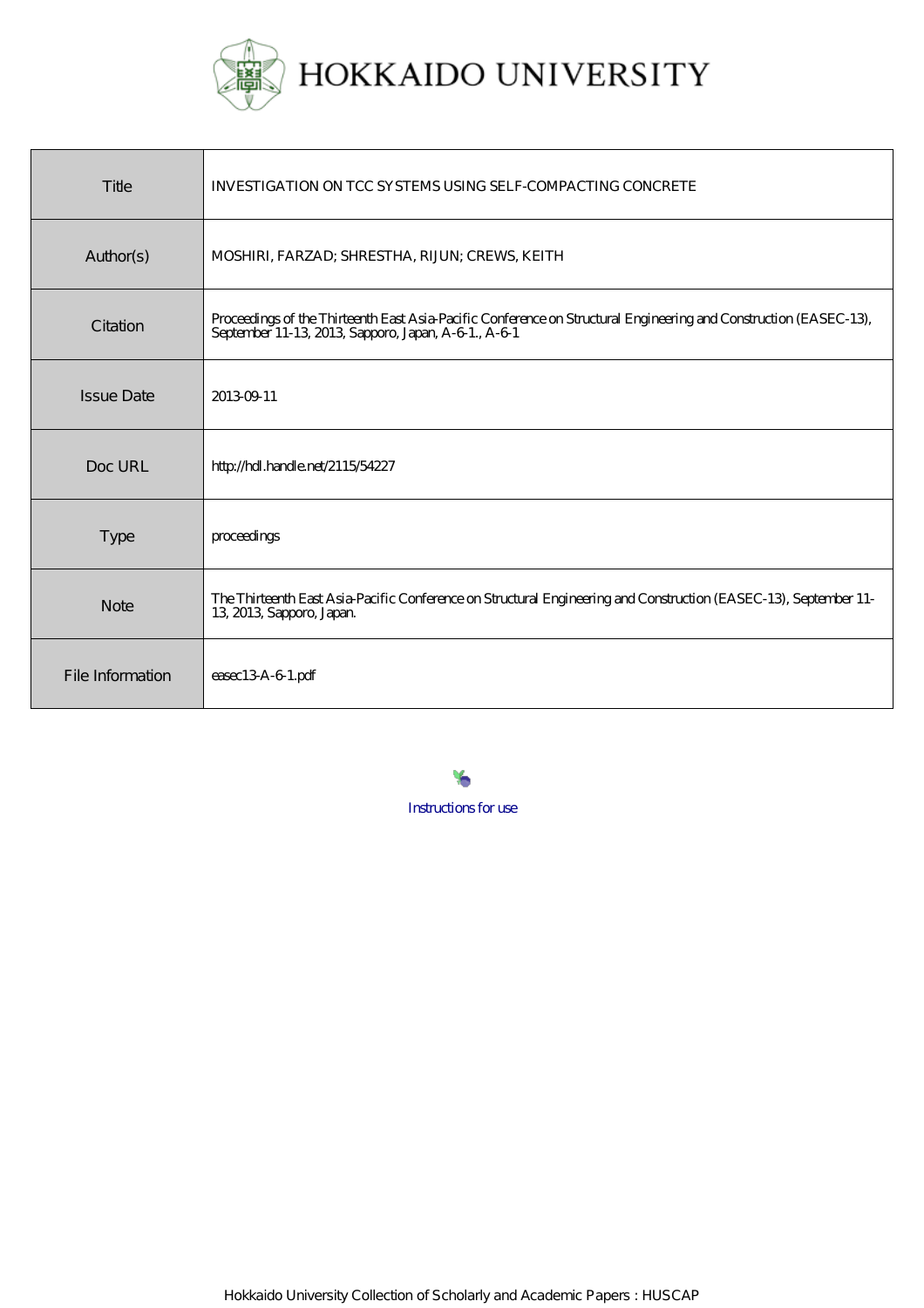# **INVESTIGATION ON TCC SYSTEMS USING SELF-COMPACTING CONCRETE**

Farzad Moshiri<sup>1\*</sup>, Rijun Shrestha<sup>2</sup>and Keith Crews<sup>3</sup>

1 *PhD candidate, University of Technology, Sydney, Australia (corresponding author)* 2 *Lecturer, University of Technology, Sydney, Australia* 3 *Professor of Structural Engineering, University of Technology, Sydney, Australia*

## **ABSTRACT**

1

Interest in timber-concrete composite (TCC) floors has increased over the last 20-30 years. Since the 1990's, TCC solution is seen as a viable and effective alternative to conventional reinforced concrete and/or traditional timber floors in multi-storey buildings. TCC technology relies on timber and concrete members acting compositely together. Thus, the strength, stiffness, location and number of connectors play a crucial role for the composite action and determine the structural and serviceability performance of TCC solutions.

To date, conventional concrete (CC) has been used in most investigations on TCCs. Also, there are only few researches about the effect of concrete properties on the structural behaviour of TCCs. Self-compacting concrete (SCC) is highly workable and can be compacted without use of conventional vibration methods. As such, there is a potential for application of SCC in difficult to access areas or areas where complex formwork make it difficult to use conventional vibration methods.

University of Technology Sydney has investigated TCC solutions since 2007. The investigation presented in this paper focuses on utilising mechanical fasteners for their ductility and stiffness to compositely attach a SCC slab to a timber beam and to investigate the effect of use of SCC on the behaviour of such connections. The experimental aspect of the research consists of push-out tests and aims to characterise slip modulus and load capacity. The responses of the specimens are also compared to that of TCC systems with conventional concrete. The failure modes of the connections are also studied.

**Keywords:** timber concrete composite (TCC), Self Compacting Concrete (SCC), shears connection, push-out test, SFS screws

# **1. INTRODUCTION AND BACKGROUND**

Timber-concrete composite (TCC) floor has gained wider recognition in the construction industry as an effective and viable alternative to conventional reinforced concrete and/or traditional timber

<sup>\*</sup> Presenter and Corresponding author: Email: Farzad.Moshiri@uts.edu.au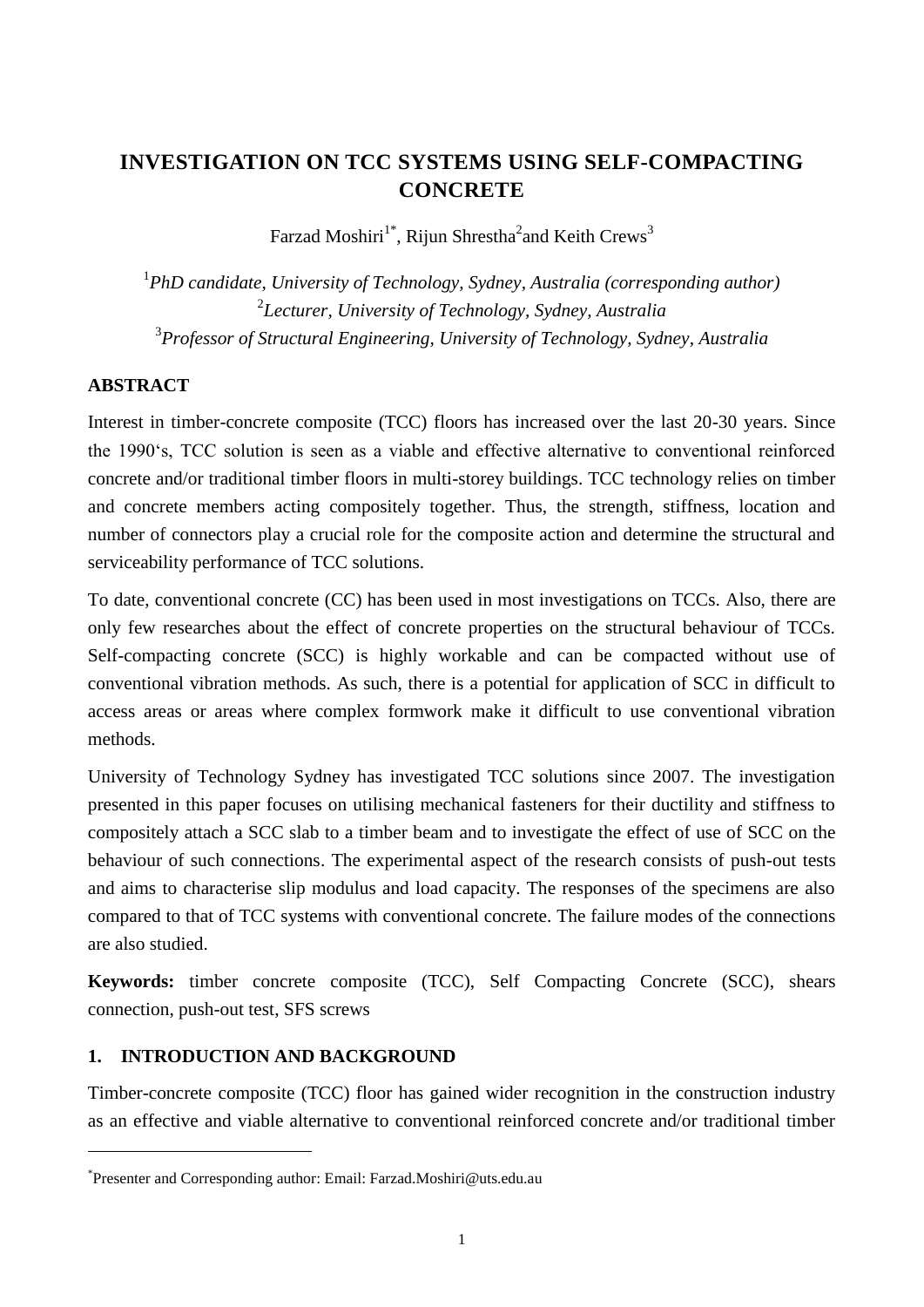floors in multi-storey buildings over the last 20-30 years, but they are especially competitive in cases where a timber floor already exists and the concrete is cast and connected on top to rehabilitate the flooring system [\(Jorge, Lopes et al. 2011\)](#page-8-0).The system involves a timber base supporting a concrete slab, and composite action is achieved between the two layers through various types of shear connection that transfer shear forces and impedes slip between the members. Strength, stiffness, location and number of connectors play a crucial role for the composite action and determine the structural and serviceability performance of TCC solutions[\(Moshiri, Crews et al.](#page-8-1)  [2012 \(a\);](#page-8-1) [Moshiri, Garven et al. 2012\(b\)\)](#page-8-2).

There are only few researches about the effect of concrete properties on the structural behaviour of TCCs. With the advance in high performance concrete, concrete mixes can be designed to new requirements of strength and serviceability such as Self Compacting Concrete (SCC), Light-Weight Concrete (LWC) and Fibre Reinforced Concrete (FRC) [\(Kieslich & Holschemacher 2010\)](#page-8-3).

SCC has been using increasingly for more than two decades in pre-cast concrete technology whereas its application provides an interesting development in TCC technology to increase the workability of concrete without the need of an external vibration which is favourable to flow over congested area properly and in places [\(Ramezanianpour, Samadian et al. 2012\)](#page-8-4).Utilising SCC in TCCs is of interest for two reasons, the first is because the concrete needs to be workable and compactable in order to fill the formwork properly, and it needs to be pumpable as some locations, particularly in retrofits may not be able to be reached by crane [\(Kieslich & Holschemacher 2010\)](#page-8-3).

The components of SCC and conventional concrete are identical including cement, water, aggregates, admixtures, and mineral additions but the composition of the mixture, fresh and hardened properties are different. SCC includes larger amount of mineral fillers (i.e. finely crushed limestone or fly ash) and water-reducing admixtures. Moreover the maximum size of coarse aggregate is less than that used in conventional concrete.

## **2. TEST PREPARATION AND CONNECTION DESCRIPTION**

University of Technology, Sydney has been involving in investigation on TCC solutions since 2007. The investigation presented in this paper studies the mechanical properties of TCC joint with inclined crossed screws using SCC and CC slabs.

The experimental aspect of the research consists of push-out tests and aims to characterise load-slip response, slip modulus and load capacity of dual SFS intec screws specimens casted with SCC. The responses of the specimens are also compared to that of TCC systems with conventional concrete and the failure modes of the connections were also investigated.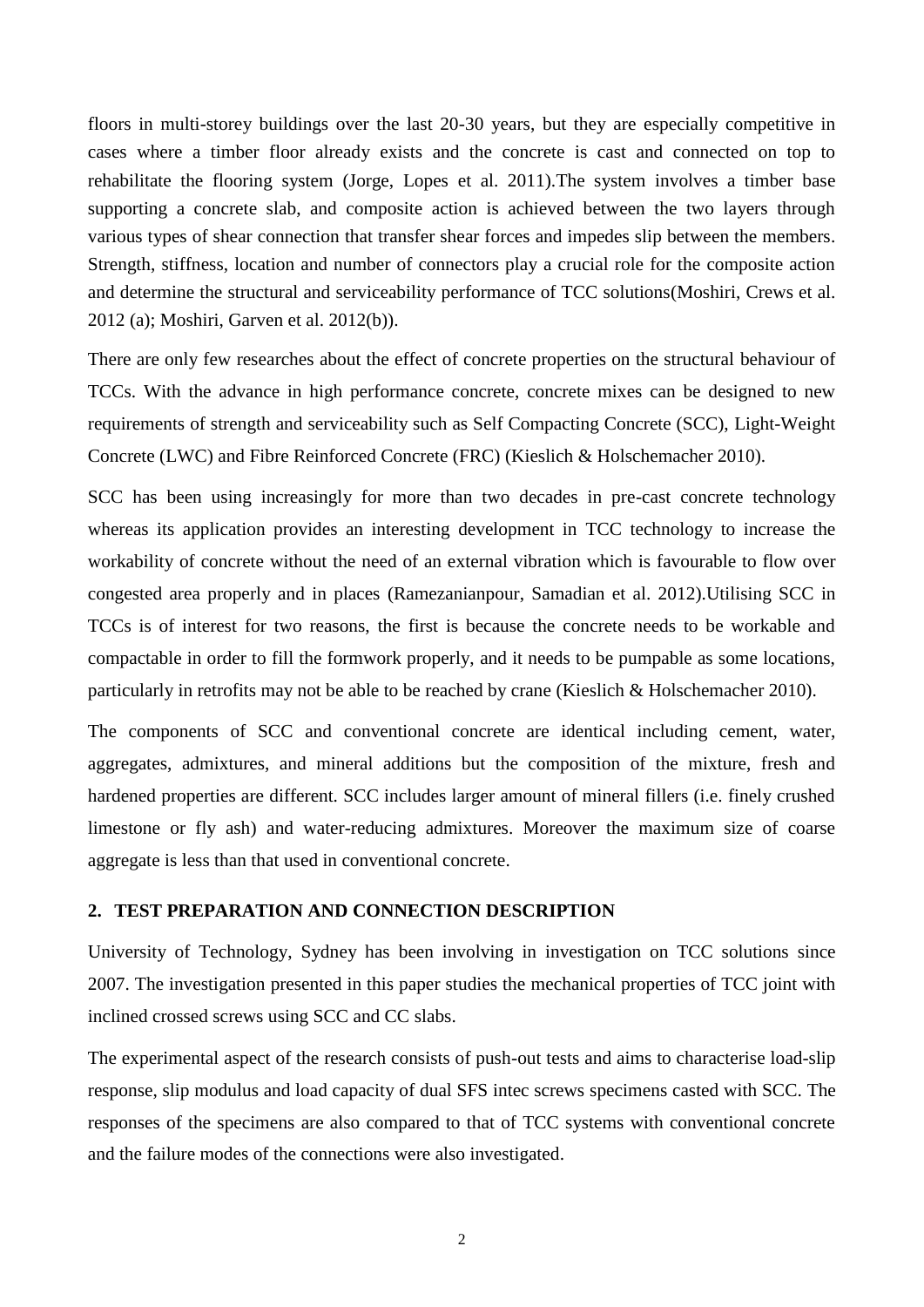The behaviour of the composite system as well as each individual component is of interest. The tests included the use of varying concrete mix designs, in order to observe how the mix design influences the response of the connection. A total of eight samples were prepared each for two different mixes, conventional concrete (2400 kg/m<sup>3</sup>, 35), SCC (2500 kg/m<sup>3</sup>, 35 MPa). The samples were prepared with dimensions as displayed in [Figure 1.](#page-3-0)



<span id="page-3-0"></span>**Figure 1: The cross section of TCC specimen (left) and the plan view of TCC specimen (right).**

## **2.1. CONCRETE PROPERTIES**

The adequacy of the mix was determined using different specific test methods including slump-flow, G ring, V funnel and L box which measure the amount of flowability, passing ability and filling ability of the SCC mix. The specifications of the concrete can be seen in [Table 1.](#page-3-1)Water reducer, superplasticiser and viscosity modifying admixture were used to adjust the mix design. After 7 days the formwork was removed and the concrete was cured for another 21 days under normal lab conditions.

|  | Table 1: concrete mix designs. |  |
|--|--------------------------------|--|
|  |                                |  |

<span id="page-3-1"></span>

| Mix       | Gravel 20mm | Gravel 10mm | Coarse Sand | Fine Sand | Cementitious   | Water |
|-----------|-------------|-------------|-------------|-----------|----------------|-------|
|           | (kg)        | (kg)        | (kg)        | (kg)      | content $(kg)$ | (kg)  |
| $CC-2400$ | 755         | 406.5       | 355.6       | 355.7     | 350.4          | 130.1 |
| SCC-2400  | -           | 860.2       | 466.4       | 466.4     | 400            | 208   |

### **3. TIMBER (LVL)**

<span id="page-3-2"></span>Timber specifications and design properties are given in [Table 2.](#page-3-2)

| Mechanical property                                              | Value (MPa)                 |  |  |
|------------------------------------------------------------------|-----------------------------|--|--|
| Veneer Species                                                   | Radiata Pine or Douglas Fir |  |  |
| Density                                                          | $560 - 650 \text{ kg/m}$    |  |  |
| Modulus of Elasticity (E)                                        | 13,200 MPa                  |  |  |
| Modulus of Rigidity (G)                                          | 660 MPa                     |  |  |
| Characteristic Stress in bending (fb)                            | 44.6 Mpa                    |  |  |
| Characteristic Stress in tension parallel to grain (ft)          | $23.8$ Mpa                  |  |  |
| Characteristic Stress in compression parallel to grain (fc)      | 41 MPa                      |  |  |
| Characteristic Stress in compression perpendicular to grain (fp) | 12 MPa                      |  |  |
| Characteristic Stress in longitudinal shear (fs)                 | 4.6 MPa                     |  |  |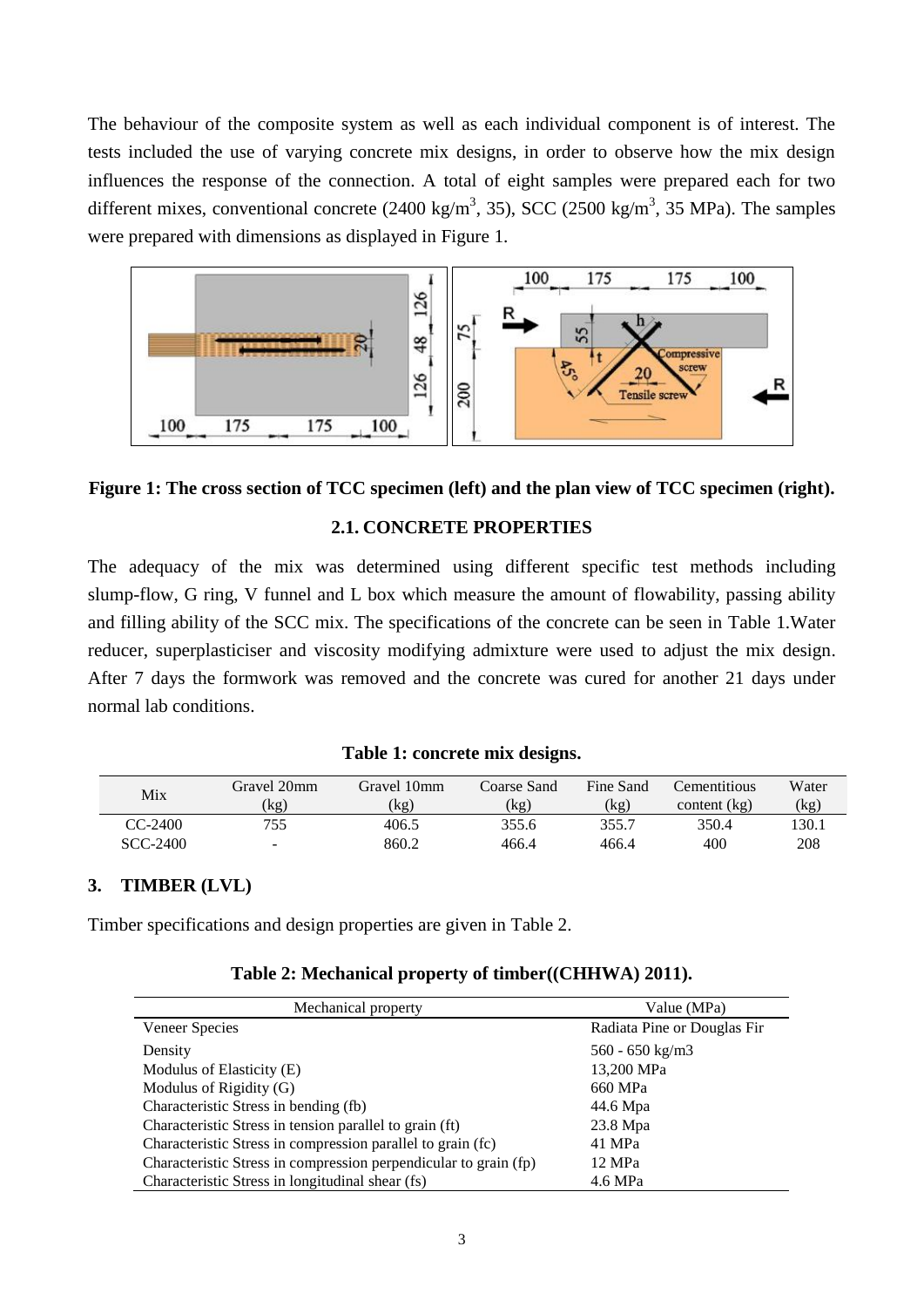The laminated veneer lumber (LVL) from the hySPAN range produced by Carter Holt Harvey Wood is employed as timber joist in TCC specimens.

## **3.1. SHEAR CONNECTION**

The shear connections used in the specimens comprised of dual VB-48-7.5 x 165 SFS intec screws embedded into the timber at  $\pm 45$  degree angles as shown i[n Figure 2](#page-4-0). The screws were placed at the midpoint of the timber-concrete interface and a guide was used to ensure the screws were inserted at the required angle and depth. The SFS screw connectors were developed by [\(Meierhofer 1992\)](#page-8-6) and were specifically designed to be used in TCC structures, either in the construction of new flooring systems or the rehabilitation of existing timber floors. Each SFS screw had a 6 mm diameter and 85 mm long top section which acts as an anchor in the concrete, and a 7.5mm diameter 165mm long threaded section which is embedded into the timber component, as depicted in [Figure 2.](#page-4-0) In investigations carried out by [\(Blass, Ehlbeck et al. 1995\)](#page-8-7), [\(Van der Linden 1999\)](#page-8-8), [\(Frangi &](#page-8-9)  [Fontana 2003\)](#page-8-9), [\(Steinberg, Selle et al. 2003\)](#page-8-10), [\(Grantham, Enjily et al. 2004\)](#page-8-11), [\(Lukaszewska 2009\)](#page-8-12), [\(Jorge, Schänzlin et al. 2010\)](#page-8-13) and [\(Jorge et al. 2011\)](#page-8-0), [\(Moshiri et al. 2012 \(a\)\)](#page-8-1)and [\(Moshiri et al.](#page-8-2)  [2012\(b\)\)](#page-8-2), SFS screws have been employed to connect timber to concrete components in TCC.



**Figure 2: SFS screw.**

# <span id="page-4-0"></span>**4. TEST SET-UP, TEST PROCEDURE AND DATA RECORDING**

The push out tests were conducted after 28 days of curing to measure the effectiveness of the shear connection in terms of its strength and stiffness. During the tests, the TCC specimens were held upright in a steel frame as test rig. The specimens were placed so that the free end of the timber was at the top where the load was to be applied as shown in [Figure 3.](#page-4-1)



<span id="page-4-1"></span>**Figure 3: Set-up of a specimen in the test rig and loading regime in comply with [\(CEN 1991\)](#page-8-14).**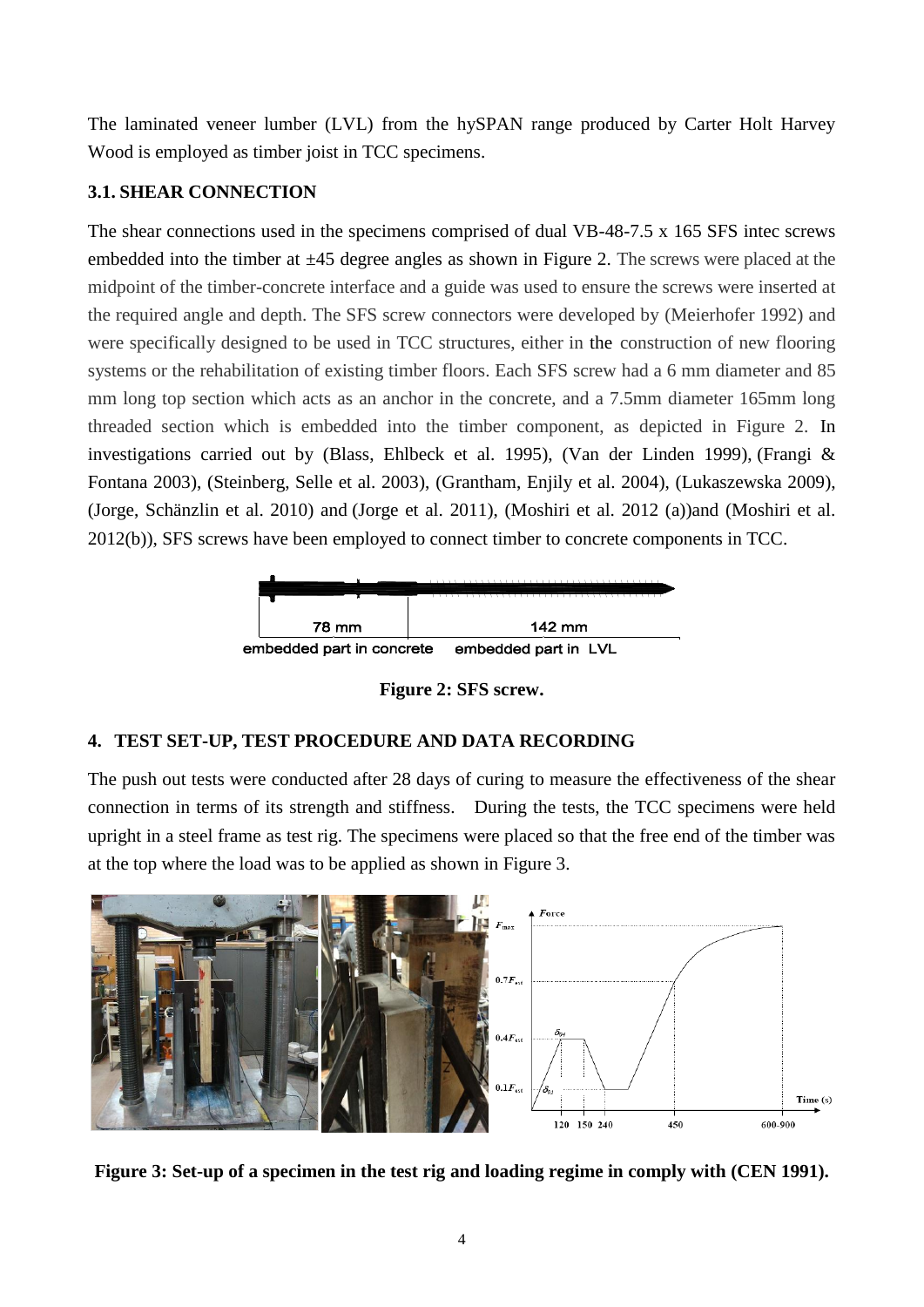The inclusion of a steel block which was placed on top of the timber ensured that uniform load distribution was being achieved. A load cell and three Linear Variable Differential Transformers (LVDTs) were applied to measure data. The testing procedure was speed controlled in accordance with the provisions of **[\(CEN 1991\)](#page-8-14)** which sets a required loading sequence as depicted in [Figure 3.](#page-4-1) The samples are loaded to 40% of anticipated failure load, F<sub>est</sub> over a period of two minutes. The load is then maintained at this level for 30 seconds, before being reduced to 10% of  $F_{est}$  over a period of 90 seconds and is held at this level for a further 30 seconds. Following this, the sample is loaded at a continuous rate until failure and the failure modes have been investigated.

Slip modulus and stiffness of the connection were obtained from load-slip response of connections which were plotted by measuring the applied load and the slip at the interface between the timber and the concrete.

## **5. RESULTS AND DISCUSSION**

During the tests, applied load and corresponding deflection and slip at the three locations where the LVDTs were placed were recorded. The load-slip responses of the test series are shown in [Figure 4.](#page-5-0)



**Figure 4: Load-Slip responses for Specimens.**

## <span id="page-5-0"></span>**5.1. STRENGTH ANALYSIS**

Maximum load capacities of TCC joint of two different test series are shown in [Table 3.](#page-5-1) Comparing CC and SCC series, application of SCC decreases the strength about 4% as shown in [Table 3](#page-5-1) .

<span id="page-5-1"></span>

| Test series | specimens | Range(kN)   | Mean Strength(kN) | Strength Qk<br>(kN) | σ     | $CoV$ $(\%)$ |
|-------------|-----------|-------------|-------------------|---------------------|-------|--------------|
| CC          |           | 31.69-35.78 | 33.25             | 31.6                | . .58 | 4.75%        |
| <b>SCC</b>  |           | 33.23-36.17 | 34.6              | 32.95               |       | 3.76%        |

**Table 3: Strength of different test series.**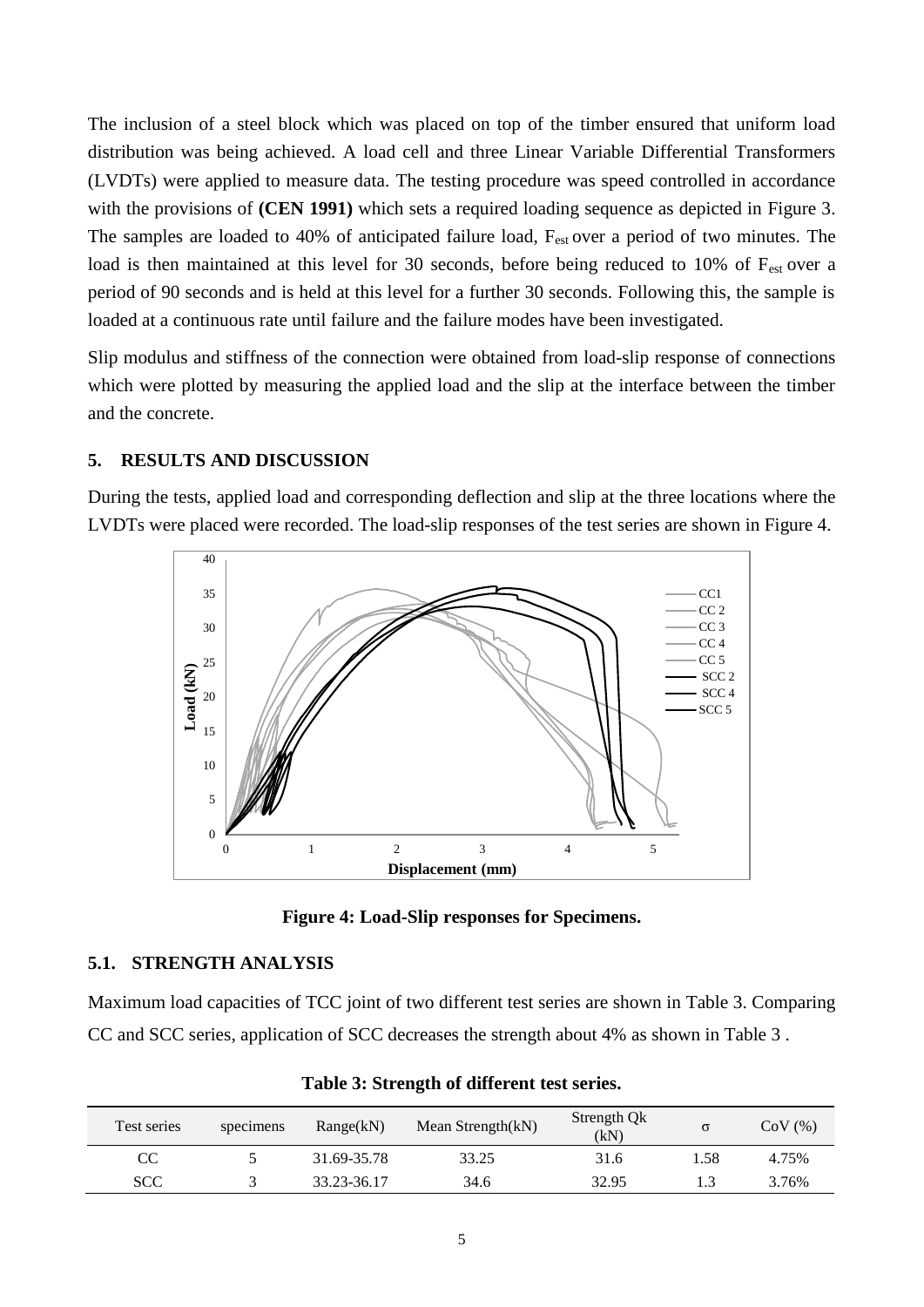#### **5.2. STIFFNESS ANALYSIS**

Three different slip moduli corresponding to serviceability, ultimate and 0.8 *Fmax* of TCC joint are illustrated in [Table 4.](#page-6-0) Application of SCC instead of conventional concrete series reduced different slip moduli including *Ks,0.4*,*Ks,0.*<sup>6</sup> and *Ks,0.8* about 20%,40% and 30%, respectively.

<span id="page-6-0"></span>

| Test series   | specimens | slip modulus | Range(kN/mm) | Mean(kN/mm) | $\sigma$ | $cov(\% )$ |
|---------------|-----------|--------------|--------------|-------------|----------|------------|
| <sub>CC</sub> | 5         | Ks, 0.4      | 16.75-54.05  | 28.8        | 14.66    | 51%        |
|               |           | Ks, 0.6      | 18.07-43.49  | 26.63       | 10.15    | 38%        |
|               |           | Ks, 0.8      | 16.9-35.4    | 23.37       | 7.24     | 31%        |
| <b>SCC</b>    | 3         | Ks.0.4       | 21.53-24.42  | 22.69       | 1.52     | 6.70%      |
|               |           | Ks, 0.6      | 17.55-19.68  | 18.95       | 1.21     | 6.40%      |
|               |           | Ks, 0.8      | 16.4-17.55   | 17.08       | 0.6      | 3.50%      |

**Table 4: Slip moduli of different test series.**

#### **5.3. Failure mode analysis**

Failure mechanism of specimen including the failure of screws as well as angle of screws at the plane of connection and state of concrete and timber around connection were of interest. Following the failure of the specimens, they were removed from the frame and were splitted to determine the failure mode. The General and localised failure modes of different test series are illustrated in [Figure 5.](#page-6-1) The tensile failure of screw working in tension is observed as dominant failure mechanism of both SCC and CC series as indicated in [Figure 5](#page-6-1) an[dFigure 6.](#page-7-0)



#### **Figure 5: failure of test series.**

<span id="page-6-1"></span>As shown in [Figure 4](#page-5-0) the behaviour of the SCC and CC series were fairly consistent. The load increased quite steadily, slowing slightly before peaking. Most of the specimens for SCC series reached a maximum load of around 35kN. After the peak load (*Fmax*) was reached, load gradually reduced to around 80-90% of *Fmax* before a sudden failure occurred. Close inspection of failed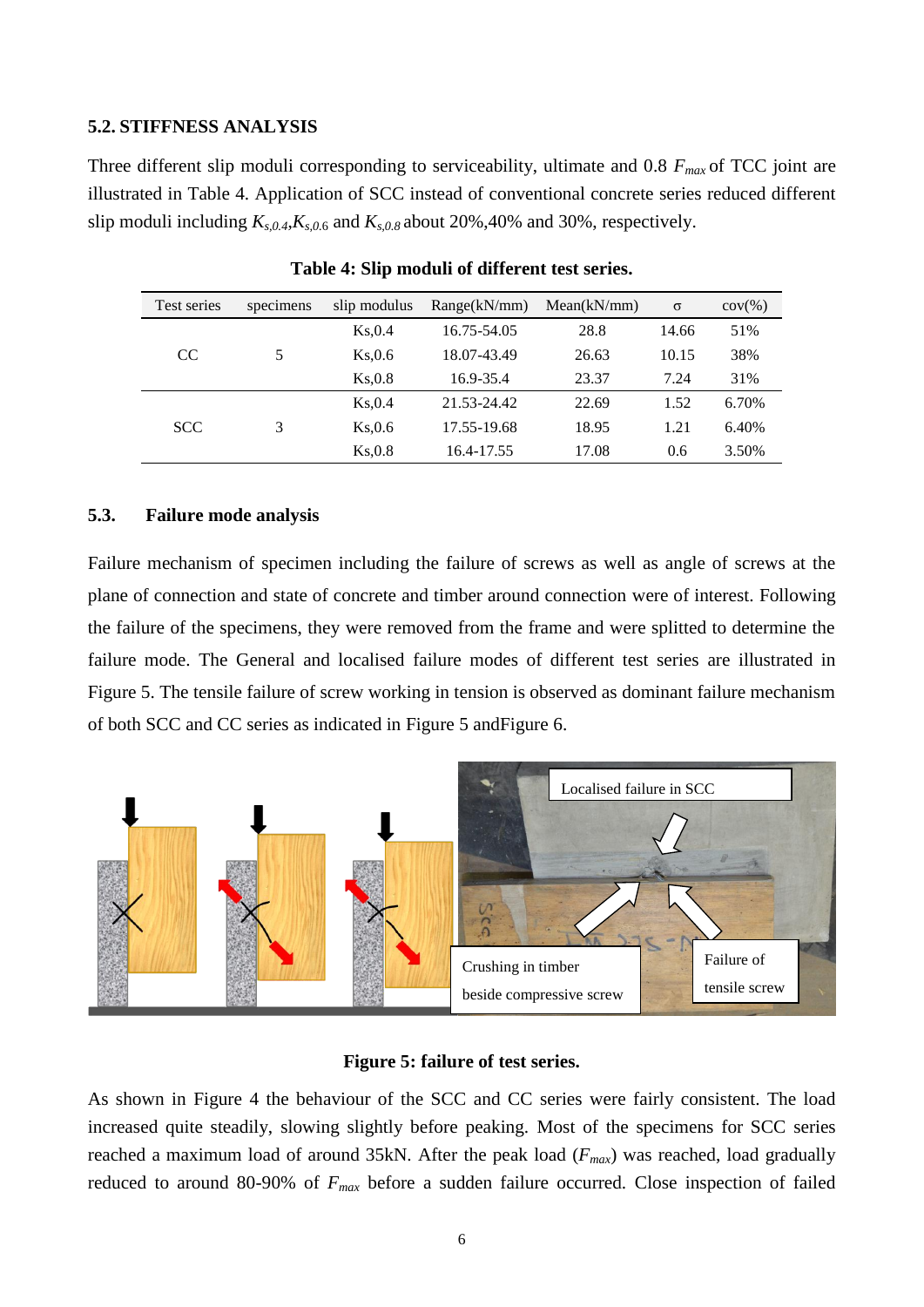specimens as shown in [Figure 6](#page-7-0) indicated that the connections failed due to a tensile failure in the screw, with shear being a contributor and localised damage in surrounding concrete. Necking was evident in the tension screw in all cases, further highlighting a tensile failure after undergoing plastic deformation. Furthermore, the screws failed at their narrowest point, located 10-20 mm above the thread and embedded in the concrete. A total deflection of 2 - 3.5 mm was recorded across the specimens.



# <span id="page-7-0"></span>**Figure 6: Opened specimen of SCC series, tensile screw (on left) and compressive screw (on right).**

# **6. CONCLUSIONS**

The application of SCC indicates an innovative development of TCC technology to obtain a workable and compactable concrete. Investigation on application of SCC and its influence on mechanical properties of TCC joint have been presented in this paper. This work increased the understanding of key parameters of strength, stiffness and failure mechanism of TCC joints using LVL and SCC. The general load-slip responses and failure mode of SCC series indicates a similar trend as with conventional concrete. However, application of SCC reduces serviceability slip modulus about 20% but no significant reduction in strength of the connections could be observed. The lower stiffness of TCC joints with SCC might limit its application but SCC is promising for TCC construction where the pumping and compaction of conventional concrete is a significant challenge, such as renovation of existing timber floors in multi stories building.

# **7. ACKNOWLEDGEMENT**

The authors gratefully acknowledge the financial support of Structural Timber Innovation Company (STIC).